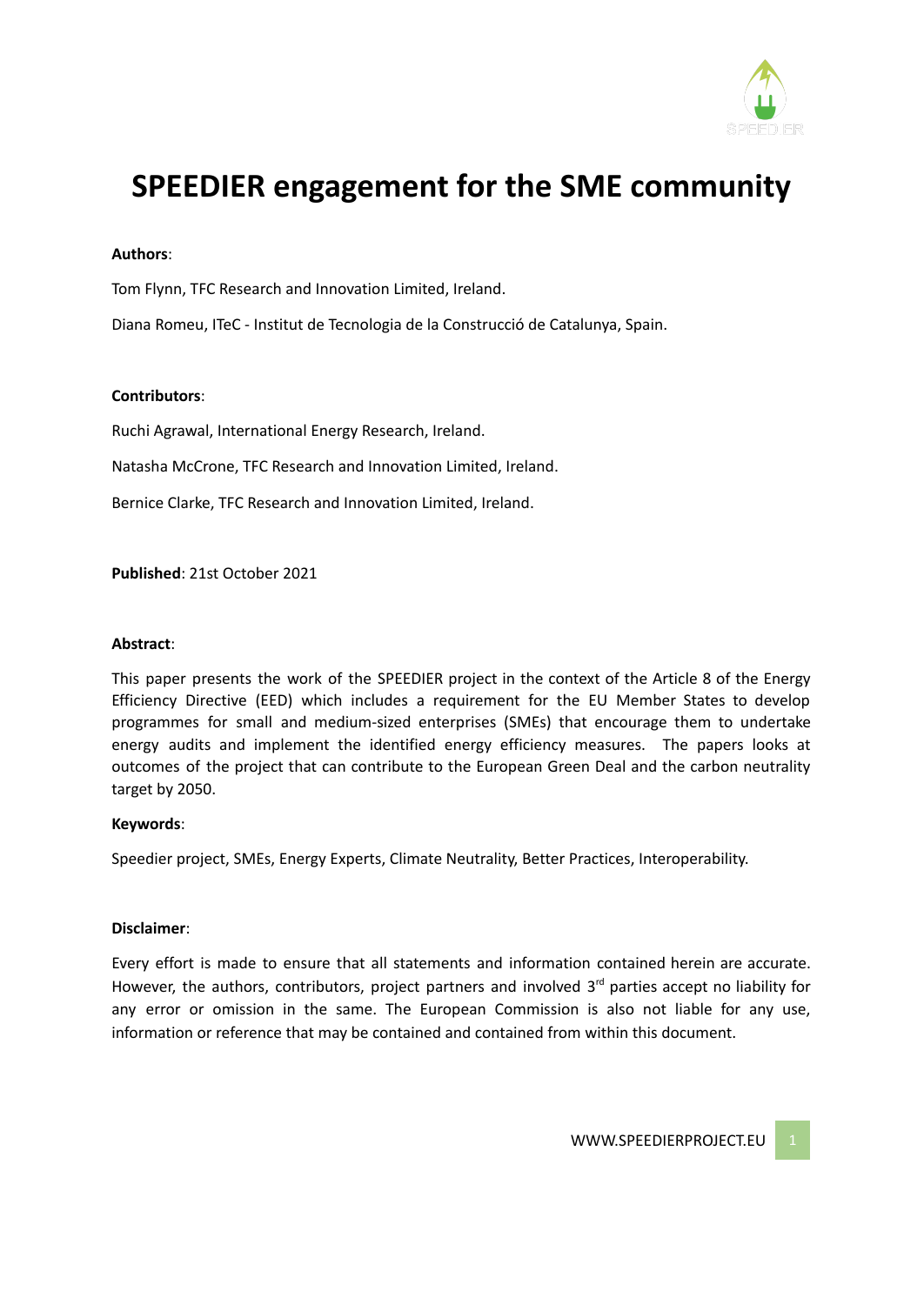

## **Introduction**

The Intergovernmental Panel for Climate Change (IPCC) issued a very important report on the impacts of global warming. Based on scientific evidence, the report demonstrates that human-induced global warming had reached 1°C above pre-industrial levels. That report was published in 2018. Subsequently, it was envisaged that the rate will be increased by approximately 0.2°C per decade. Today (August 30th, 2021), it is read from *CNN that* Human-caused climate change is making [hurricanes](https://www.cnn.com/interactive/2020/12/us/hurricanes-climate-change/) more dangerous. They are producing more rainfall, moving slower once they make landfall and generating larger storm surges along the coast. [Hurricane](https://www.cnn.com/us/live-news/ida-updates-08-30-21/) Ida was a prime example of those changes, and scientists say storms like this will become more common as the planet warms.<sup>1</sup> The World Metrological Organization (May, 2021) stated that there is a 90 per cent likelihood of at least one year between 2021-2025 that will become the warmest on record, which would dislodge 2016 from the top ranking*.* According to Greta Thunberg, even if we stop all emissions from non-food sectors (energy and industry) today, food emissions alone would take us well beyond  $1.5^{\circ}$ C by 2100<sup>2</sup>.

<sup>2</sup> <https://twitter.com/GretaThunberg> (August 28th, 2021)

<sup>&</sup>lt;sup>1</sup> <https://edition.cnn.com/2021/08/30/weather/hurricane-ida-climate-change-factors/index.html>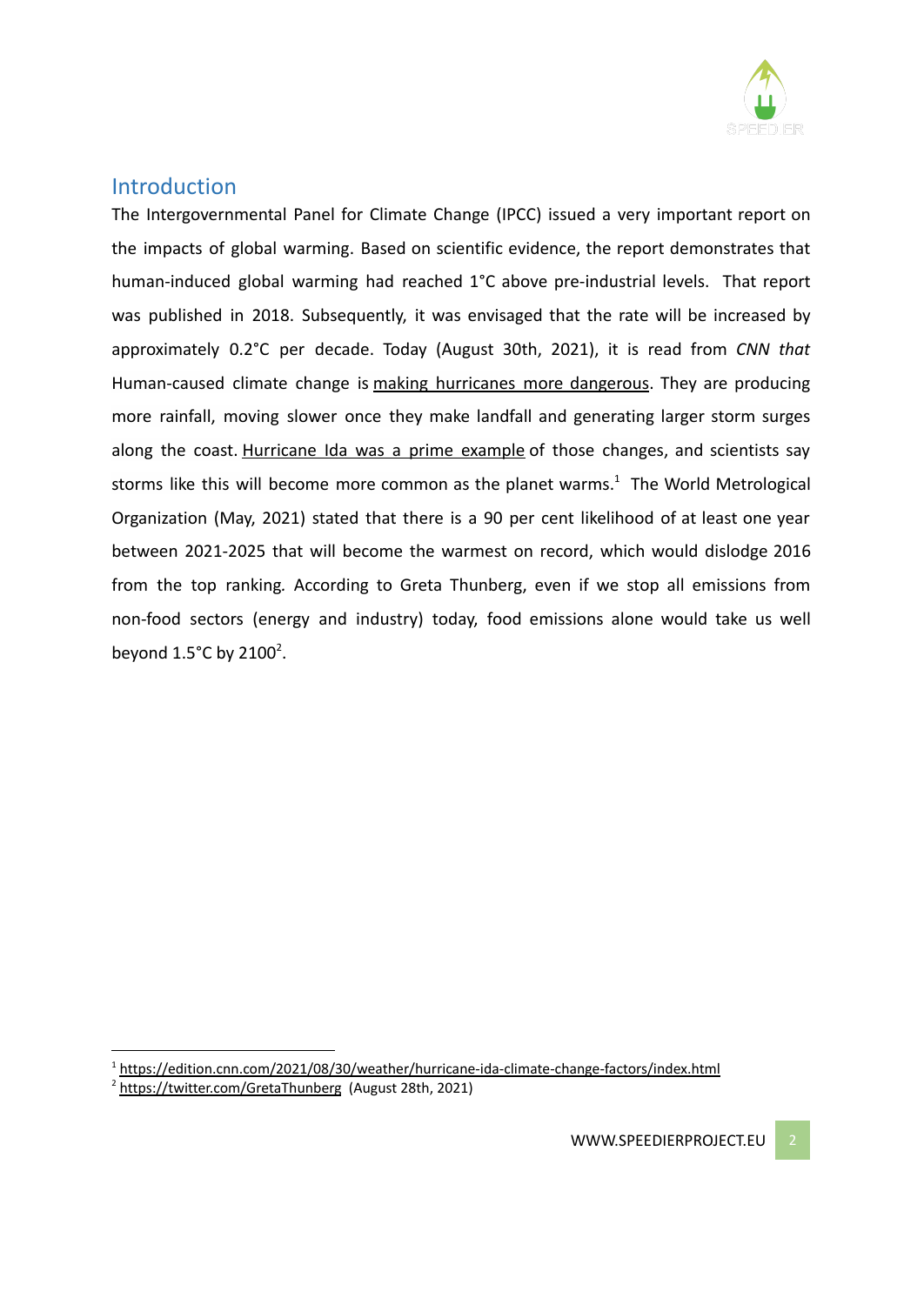





The above text is not written for pleasant induced reading. Words on the impact of climate warming are no longer necessary. We all know action and even more action is required. Will people change their habits? Global carbon neutrality is also challenge. Climate change does not respect legacies and jurisdictions.

Without clear direction, bullish determination, both at personal and governmental levels and stepping up the international climate action, global average temperature increase could more easily reach 2°C soon after 2060. It will continue rising afterwards to the decrement of planet earth and all its inhabitants across many facets of life and society. *It is in our hands.*

In 2021, we see it, be it the dreadful and more frequent forest fires across Europe and America, those horrific flash floods or the drought - the world (no, 'our' world) is no longer what it used to be. Can it be restored? Carbon neutrality is a challenge. *The livelihood of future generations is in our hands.*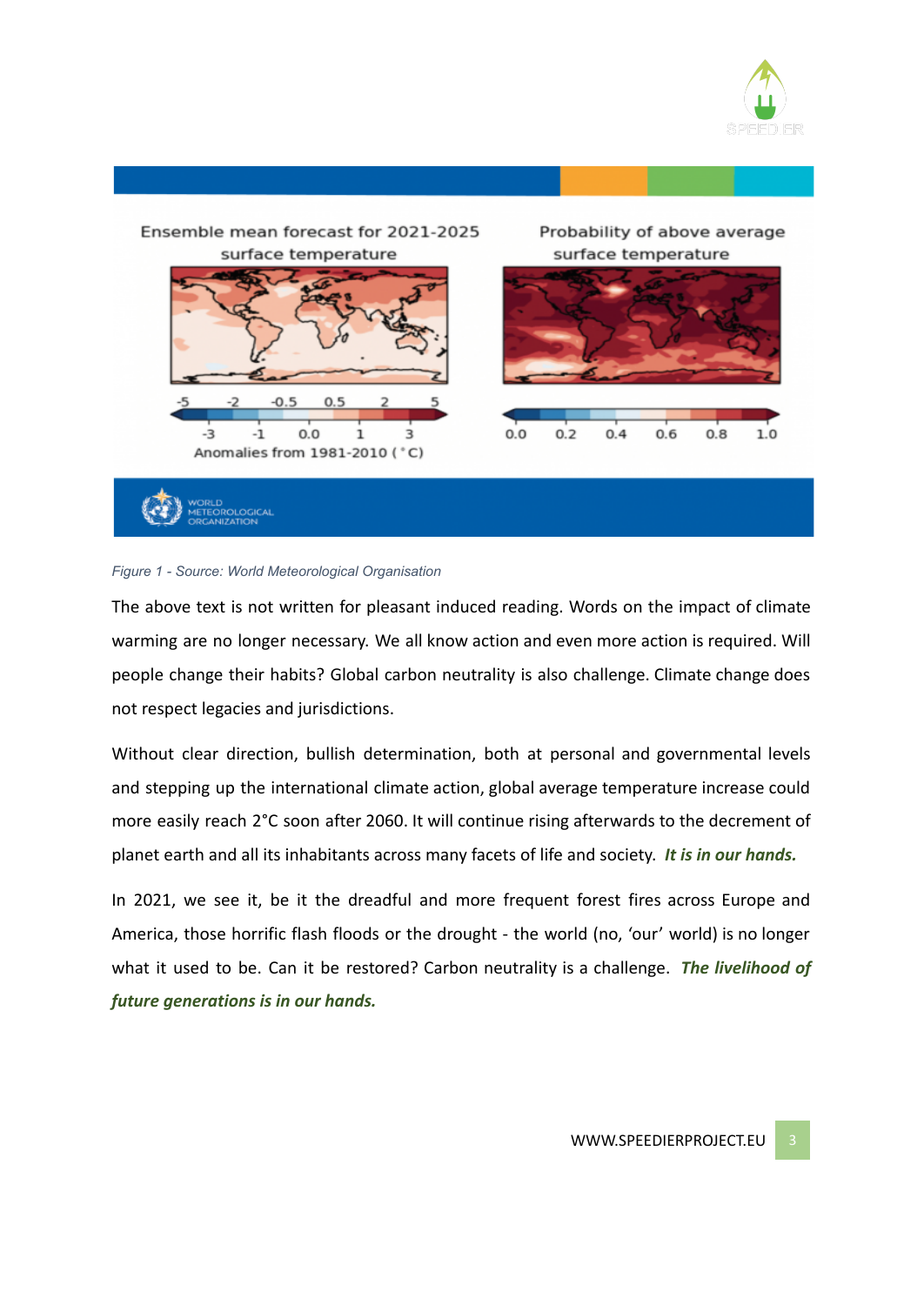

## European Policy Level

The importance of the new Green Deal cannot be understated. It plays an extremely significant role in the future of Europe and consequently on the global field. It was delivered in coherence with two key international initiatives in the climate domain, namely the Paris Agreement, which is aimed at counteracting the horrific climate change phenomena through the aim of limiting the increase in the global average temperature to below 2°C above pre-industrial levels. The second area is the United Nations 2030 Agenda for Sustainable Development. This sets in motion seventeen (17) Sustainable Development Goals to be reached for the eradication of poverty and for the achievement a global sustainable development by the year, 2030. The [European](https://ec.europa.eu/info/strategy/priorities-2019-2024/european-green-deal_en) Green Deal is mainly aimed at attaining EU's (27 members and the United Kingdom) climate neutrality by the year 2050, through the process of coupling environmental protection and economic growth, which is fundamental for sustainability. The European Commission has also published its proposal for [recasting](https://ec.europa.eu/info/files/amendment-energy-efficiency-directive-implement-ambition-new-2030-climate-target_en) the EU Directive on Energy [Efficiency](https://ec.europa.eu/info/files/amendment-energy-efficiency-directive-implement-ambition-new-2030-climate-target_en). The Green Deal specifically aims to improve the well-being and health of citizens and future generations through the provision of a) fresh air, clean water, healthy soil and biodiversity, b) renovated, energy efficient buildings, c) healthy and affordable food, d) more public transport, e) clearer energy and cutting-edge clean technological innovation, f) longer lasting products that can be repaired, recycled and re-used, g) future-proof jobs and skills training for the transition as well as h) globally competitive and resilient industry.

The European Green Deal focuses on 3 key principles for the clean energy transition, which will help reduce greenhouse gas emissions and enhance the quality of life of our citizens:

- 1. ensuring a secure and affordable EU energy supply.
- 2. developing a fully integrated, interconnected and digitalised EU energy market.
- 3. prioritising energy efficiency, improving the energy performance of our buildings and developing a power sector based largely on renewable sources.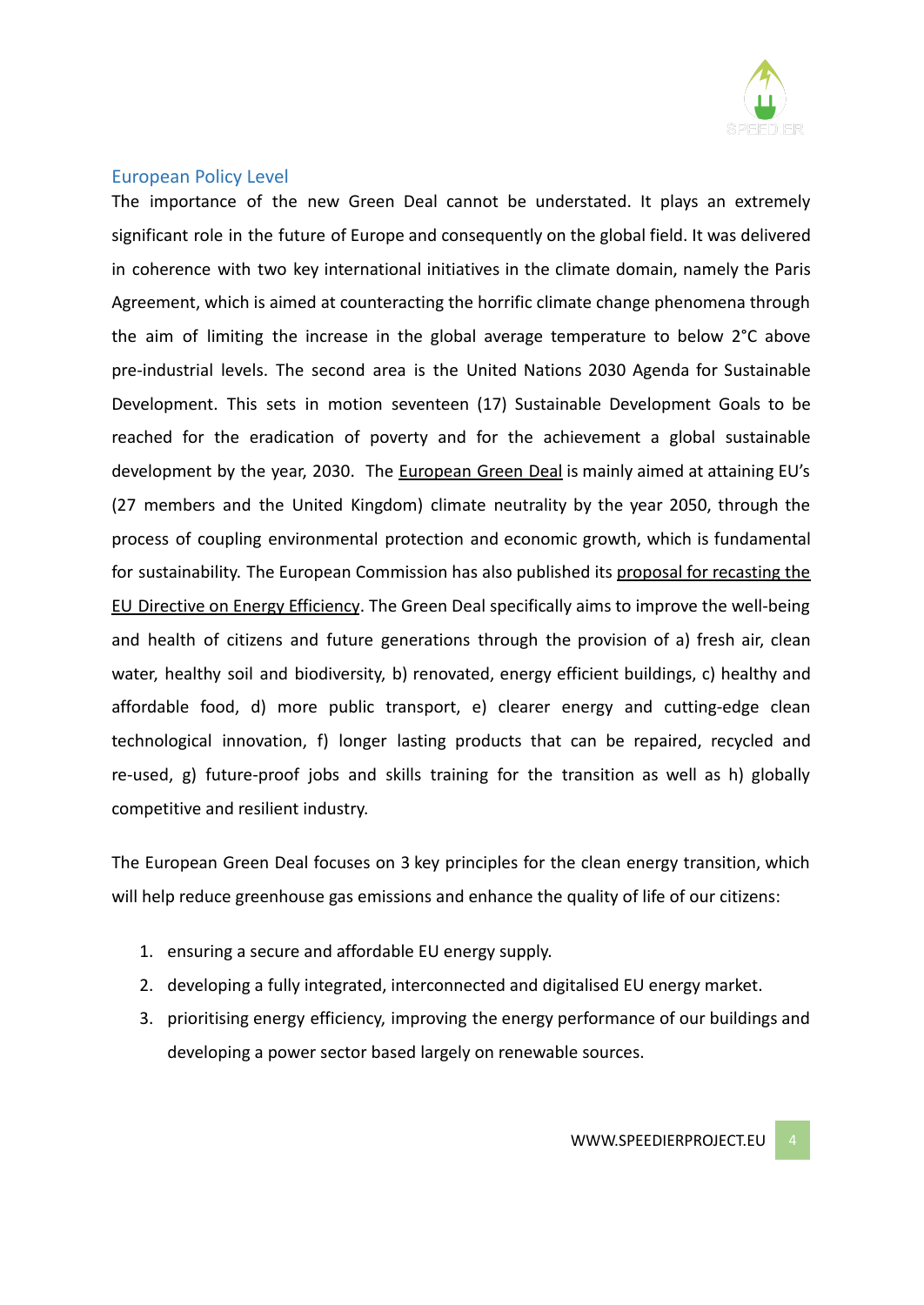

The '[Delivering](https://ec.europa.eu/info/strategy/priorities-2019-2024/european-green-deal/delivering-european-green-deal_en) on the European Green Deal' package targets a reduction of net greenhouse gas emissions by at least 55 per cent by the year, 2030. The ultimate objective is to become climate neutral by 2050. This is interlinks with a number of today's other proposals, notably the revised [Renewable](https://ec.europa.eu/info/news/commission-presents-renewable-energy-directive-revision-2021-jul-14_en) Energy Directive, the Emission Trading Scheme (ETS) and the new Social Climate Fund and the revision of the Effort Sharing Regulation.

Greenhouse Gas Emissions from transportation in Europe increased in 2018 and 2019, according to the European [Environment](https://www.eea.europa.eu/data-and-maps/indicators/transport-emissions-of-greenhouse-gases-7/assessment) Agency, and road transport was responsible for almost three-quarters of those emissions. In its ['Sustainable](https://ec.europa.eu/transport/themes/mobilitystrategy_en) and Smart Mobility Strategy', the European Commission aims to shift traffic from road to rail and double its high-speed passenger rail traffic across Europe by 2030 and double rail freight by 2050.<sup>3</sup>

#### *Figure 2 – European Transportation Greenhouse Emissions*

The European Commission Directive seeks to introduce a higher target for reducing primary (39 percent) and final (36 percent) energy consumption by 2030. This is binding at EU level and is in line with the Climate Target Plan. At a national level, the directive introduces a benchmarking system for the European Union Member States to set their national indicative contributions to the binding EU target.

#### National Policy Level:

To obtain a 1.5°C pathway involves a significant effort and change for the greenhouse emission (GHG) reduction to be realised. Here is a snapshot of what is understood to be some of the activities to be going on across key regions of Europe. In Ireland, the government published a Climate Action and Low Carbon Development [\(Amendment\)](https://www.gov.ie/en/publication/984d2-climate-action-and-low-carbon-development-amendment-bill-2020/) Bill 2021. This is set to put Ireland on the road to net zero emissions by the year 2050. The Climate Bill makes the Irish government legally accountable for this target. Objective of countries, such as Romania, have set to guarantee an efficient operation of their national energy system with plan to meet the goals set by the EU in terms of GHG emissions through

3

https://ec.europa.eu/research-and-innovation/en/horizon-magazine/how-future-trains-could-be-less-noisy?pk \_campaign=transport&pk\_source=twitter&pk\_medium=social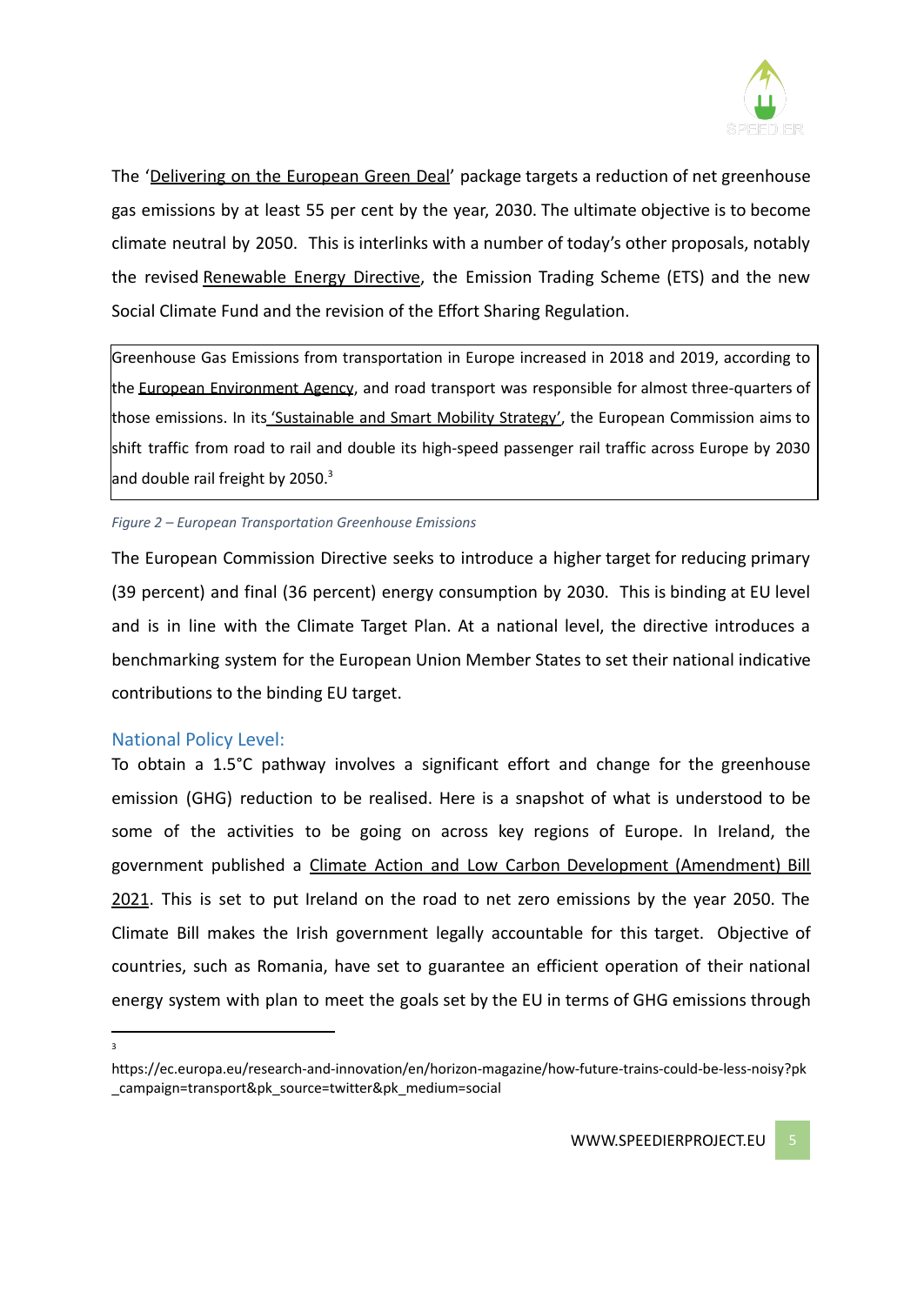

the "Climate changes — renewable energies" legislative package. In Italy, the present government has established energy and climate at the center of its political agenda. The Italian national energy plans have set ambitious targets for renewables by 2030, aiming for it to reach around 30 per cent of the total energy consumption<sup>4</sup>. The Italian policy is heavily focus on renewables. In Spain, the Spanish framework for energy and climate is based on the 2050 objectives of national climate-neutrality, with 100 per cent renewable energy in the electricity mix and 97 per cent renewable energy in the total energy mix. The focus for Spain is to develop renewable energy (i.e., solar and wind), energy efficiency, electrification as well as renewable hydrogen. In Germany in 2019, we saw for the first time renewable energies, actually produced more electricity than coal-fired power plants. This is most encouraging. Initiatives that would contribute to a positive impact on Mother Nature can only be good for the long term sustainability of planet earth and its inhabitants. Obstacles are steadfast and some will be difficult to overcome but nevertheless fresh initiatives are to be encouraged across each EU member state jurisdiction and the UK. **We need to see more fresh initiatives having impact, but with necessary change there can be a cost. This in the short-term can be hard**.

#### What SMEs can do

SMEs play a crucial contributing role to realise climate and energy policy objectives. Across Europe, industry and services SMEs are encouraged to support the implementation of national climate action changes to reduce Greenhouse Gas emissions, achieving set EU targets and driving technology development to progress low-carbon, clean and energy efficient product development and solutions worldwide. To date, few EU SMEs have undertaken an energy audit and even less have taken action to implement energy-saving measures. Lack of time, knowledge, and finance, coupled with the low priority that SMEs give to energy management are the most commonly cited barriers to effective energy management in SMEs. Article 8 of the Energy Efficiency Directive (EED) includes a

<sup>4</sup> International Energy Agency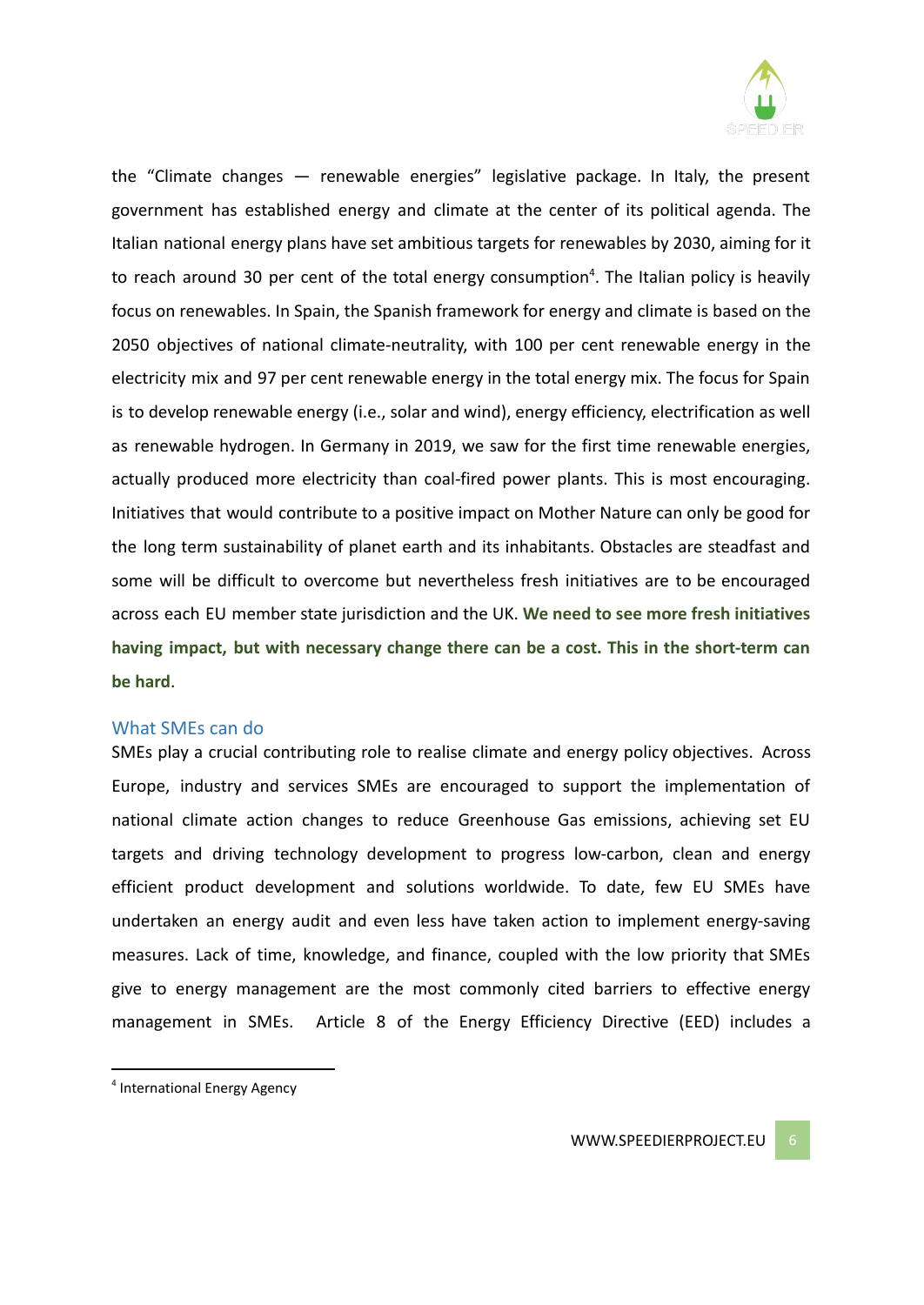

requirement for the EU Member States to develop programmes for small and medium-sized enterprises (SMEs) that encourage them to undertake energy audits and implement the identified energy efficiency measures. It is estimated that SMEs make up over 99 per cent of all businesses and employ over 100 million people<sup>5</sup>. They account for approximately 13 per cent of global final energy consumption.

A number of European projects, including [SMEmPower](https://smempower.com/) Efficiency, [E2DRIVER,](https://e2driver.eu/) [Innoveas](https://innoveas.eu/) and SPEEDIER aim to improve the energy efficiency of European SMEs by helping them to undertake energy audits and implement the recommended energy efficiency measures. Each of these projects are developing their own capacity-building activities. They are targeting SMEs in a variety of countries across a range of sectors with the aim of demonstrating the effectiveness of the different approaches. In their joint projects article, 5<sup>th</sup> January 2021, titled 'Energy Efficiency Solutions for Small and Medium-Sized Enterprises', collectively they concluded that energy efficiency is unfortunately not a high priority for SMEs. The current level of energy management within SMEs is low. This is a main reason why most SMEs have not carried out an energy audit. A positive outcome was that 72 per cent of the companies who did conduct an energy audit continued to implement some energy efficiency improvements. The main motivation to implement energy efficiency actions is the reduction of cost, followed by the contribution to fighting climate change. The most common measures implemented are related to technical systems, i.e., lighting, ventilation, heating, cooling, and automation, which are lower risk and have quick payback, avoiding any risks to the production line or product quality. Less favoured measures are those related to the building envelop, along with demand response actions and energy management processes. These are the key findings, based on survey conducted across participating SMEs were from Cyprus, France, Germany, Greece, Ireland, Italy, Poland, Romania, Slovenia, Spain, and the UK, covering different sectors, such as construction,

<sup>5</sup> https://ec.europa.eu/growth/smes\_en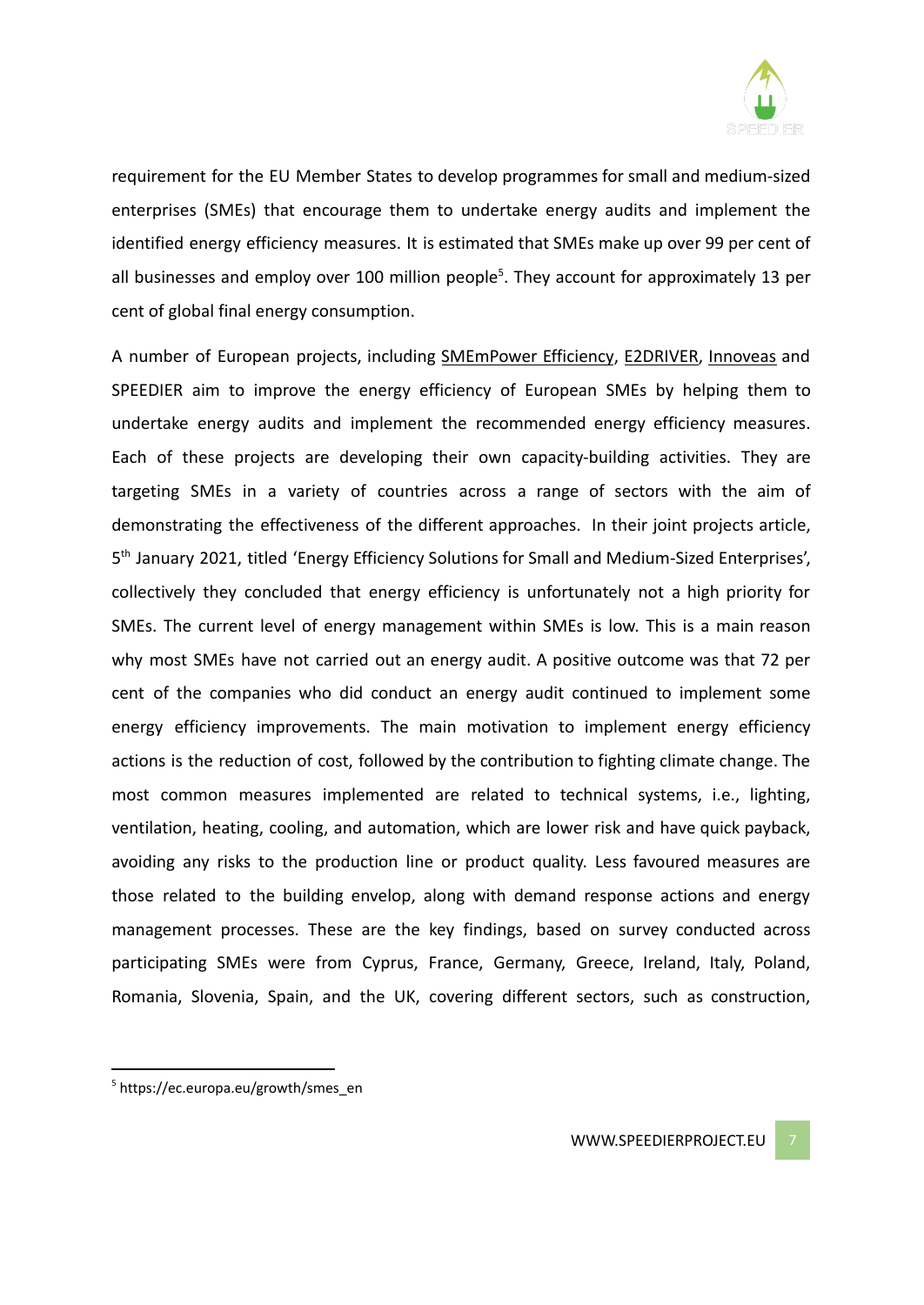

manufacturing, the food industry, services, chemicals and chemical products, hospitality, commercial and trade, heavy industry, education, energy, and the automotive industry.

If we take a look at the SPEEDIER ([www.speedierproject.eu](http://www.speedierproject.eu)), it represents fresh-thinking! The project is supported by the European Commission (Grant number 847034). The initiative gathered much impetus as it progressed to give the target market what is believed to be needed. The focus on Small-to-medium sized enterprises (SMEs) is imperative for the outcomes and a Service provision through engagement with Energy Efficiency experts is core to its implementation. The SPEEDIER Service plays a contributing role to improve climate change and sustainable development. It is based on clear innovation. The project is due to run to November 2021. The benefit of the SPEEDIER Service to the SMEs and also to the Energy Expert are further addressed in the article.

SPEEDIER as a Service is a highly innovative *one-stop-shop solution* that applies an integrated approach to energy management for SMEs, providing information, advice, capacity building, energy assessment, financing as well as the implementation of energy efficiency solutions and for the monitoring of implementation impacts. SPEEDIER, delivers a Service that is self-financing for outsourced energy management with several benefits for SMEs. The SPEEDIER Service enables energy, cost and carbon savings associated with the implementation of Energy Conservation Measures (ECMs) to be more readily realized. The composition of the SPEEDIER Service includes the development of a software energy expert support tool for use by the registered expert during an energy assessment process at an SME client site. The tool provides a clear framework to assist the individual experts to gather the data required to conduct a robust energy assessment and to enable them to present to their SME client with a range of possible ECMs, classified into no-cost, low-cost, medium-cost and high-cost categories.

| ECMs measures |                                                                                           |
|---------------|-------------------------------------------------------------------------------------------|
|               | No-cost:   Cost nothing to implement, yet result in energy and/or cost savings. Immediate |
|               | payback period                                                                            |

*Table 1 – SPEEDIER Energy Conservation Measures*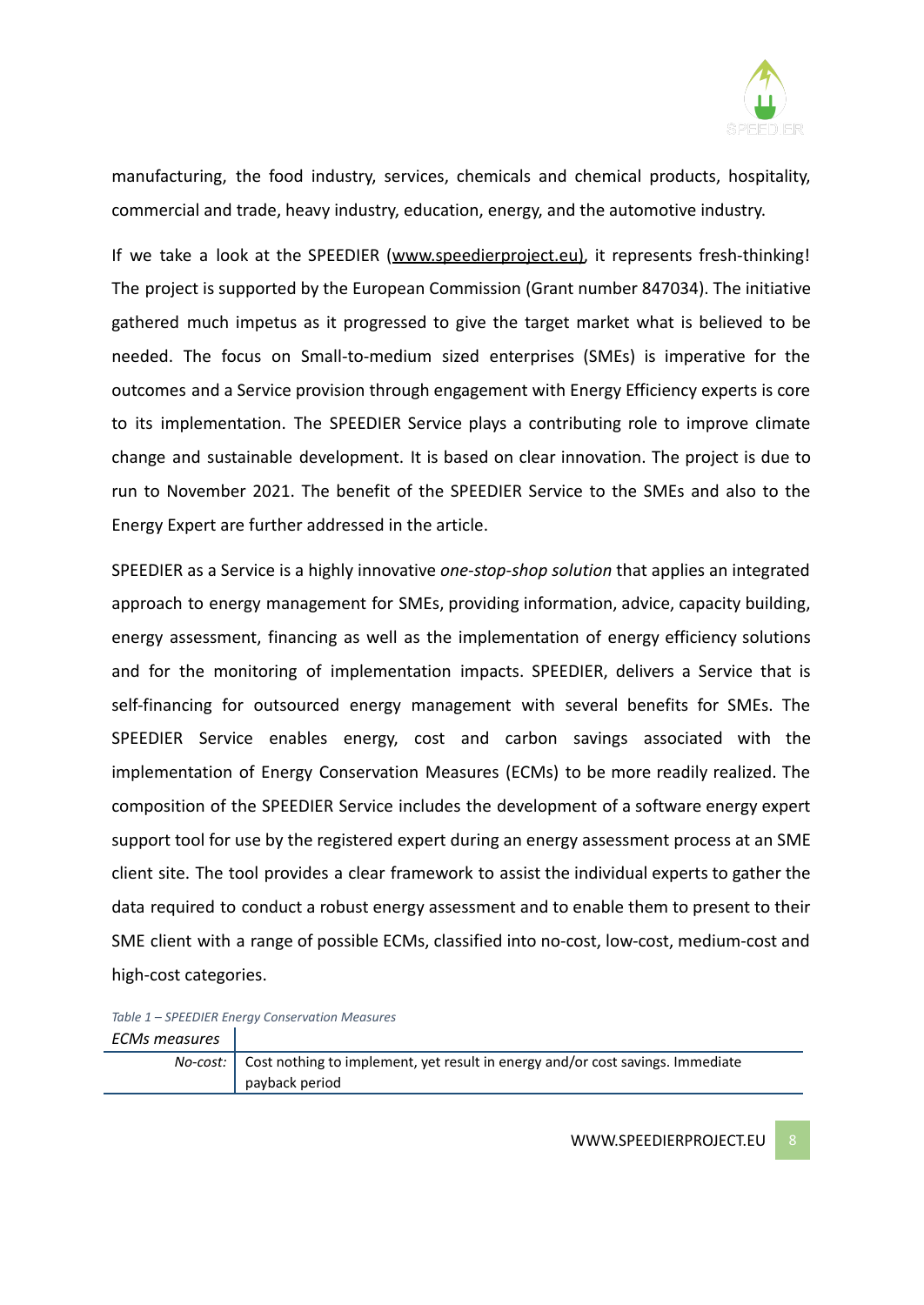

| Low-cost: 1    | Small cost associated with their implementation that are comparable to the cost of   |
|----------------|--------------------------------------------------------------------------------------|
|                | regular maintenance of the energy consuming equipment. Short payback period          |
| Medium-cost: 1 | Some investment from the SME to implement while delivering a reasonable return on    |
|                | investment. Medium payback period                                                    |
| High-cost:     | Large investment in order to implement, but can result in greater energy savings and |
|                | therefore greater returns on investment. Long payback period                         |

The information is gathered and entered into the SPEEDIER software tool supports, which enables the Energy Expert to identify the package of ECMs that are most appropriate for their client SME and it calculate the likely energy and cost savings. It also measures the actual savings post ECM implementation against the baseline. A ring-fencing of the subsequent cost savings, delivered as part of the SPEEDIER Service, can enable the SME to invest in further energy conservation measures, which can be low, medium or high cost. The point being, is that the savings accumulated over time are reinvested into further energy efficiency internal undertakings for the common good of the business and a positive contribution to a reduction in Greenhouse gas emissions.

Article 8 of Energy [Efficiency](https://climatepolicyinfohub.eu/glossary/4#Energy_efficiency) Directive (EU EED) (2018/2002) is very relevant to SPEEDIER (Twitter: @Speedierproject). It requires the European Member States (EU-27) to develop instruments (i.e., Projects, Tools and Policies) that encourage SMEs to undergo energy audits and to implement their recommendations. The policy framework was updated in 2018 and is addressed up to the year 2030. The key element of the amended directive is a headline energy efficiency target for 2030 of at least 32.5 per cent. In absolute terms, this means that EU energy consumption should be no more than 1,128 Mtoe of primary energy and no more than 846 Mtoe of final energy. The directive allows for a possible upward revision in the target in 2023, in case of substantial cost reductions due to economic or technological developments.

SPEEDIER also contributes to the development of the important interoperability concept, which is in line with the European Commission Directive [COM (2017) 134] for the European Interoperability Framework – Implementation Strategy. This is also in line with the 3rd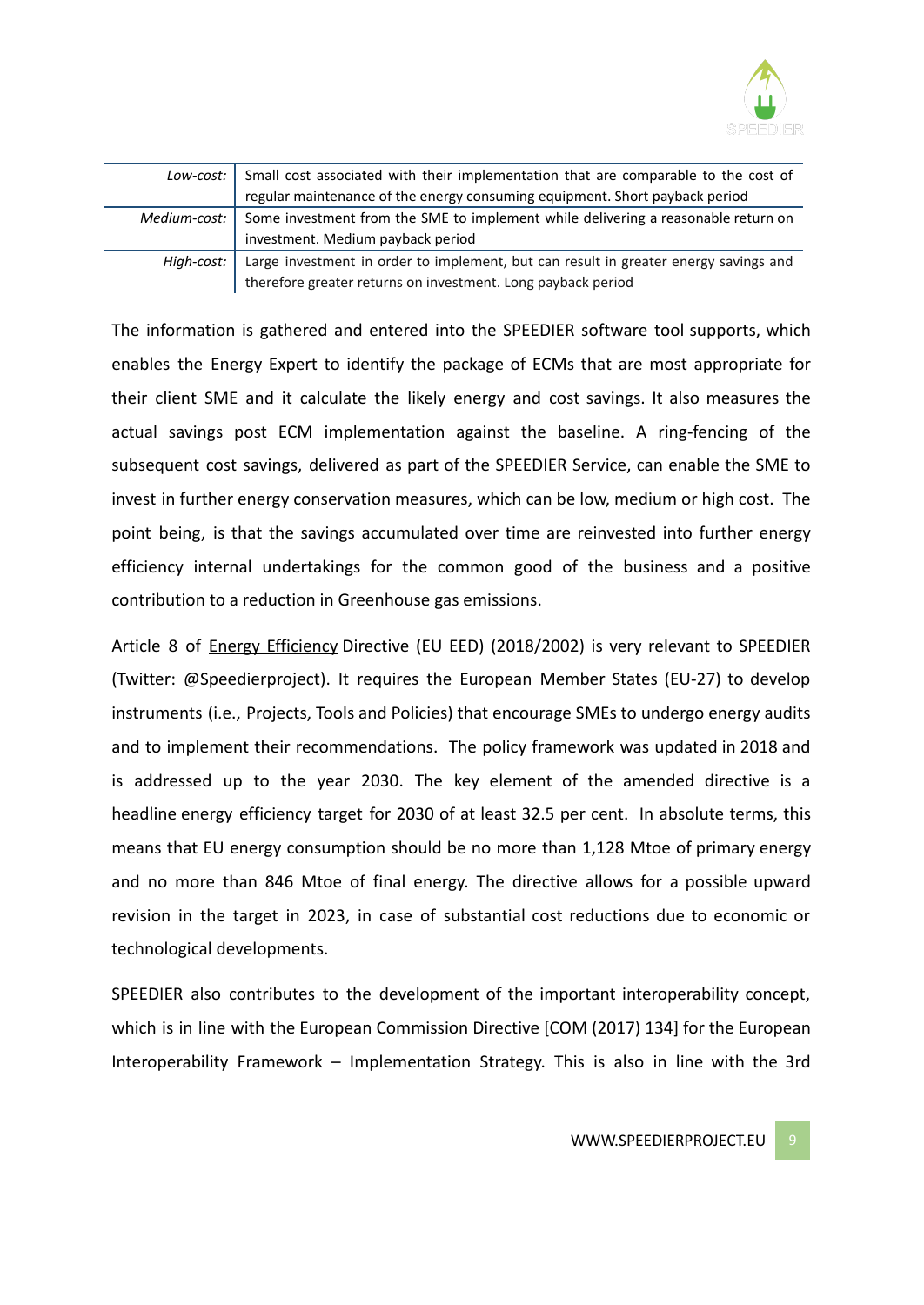

principle of the European Green Deal. The project developed a Better Practice Guide based on the interoperable component of the SPEEDIER Service software support tool for energy

experts. The software tool was developed by the Institut de [Tecnologia](https://en.itec.cat/) de la [Construcció](https://en.itec.cat/) de Catalunya, Barcelona, Spain (ITeC). The tool aims to strengthen the support for the take-up of the SPEEDIER Service, benefiting European based SMEs, contributing to climate readdress initiatives and sustainable development.



Figure SEQ Figure \\* ARABIC \s 1 3 - SPEEDIER Service self-financing mechanism

#### The SPEEDIER Energy Expert Support Tool

By design, the software tool is linked to the information capture and the ITeC [BEDEC](https://en.itec.cat/database/) [databases](https://en.itec.cat/database/) that will be used and describes how each of the various elements of the tool will be related to each other The information captured is used to perform the calculations using the information that an individual user would complete in the menu: e.g., use details, the economic data, the energy contributions and the building information. BEDEC is the ITeC database of construction elements. It is the parametric bank that contains 860,000 elements of new work and maintenance on buildings, urbanization, civil engineering, rehabilitation and restoration, safety and health and quality controls. The database provides technical, environmental as well as economic information regarding all kind of elements used in every situation in the construction market.

*Figure 4 – ITeC database outline*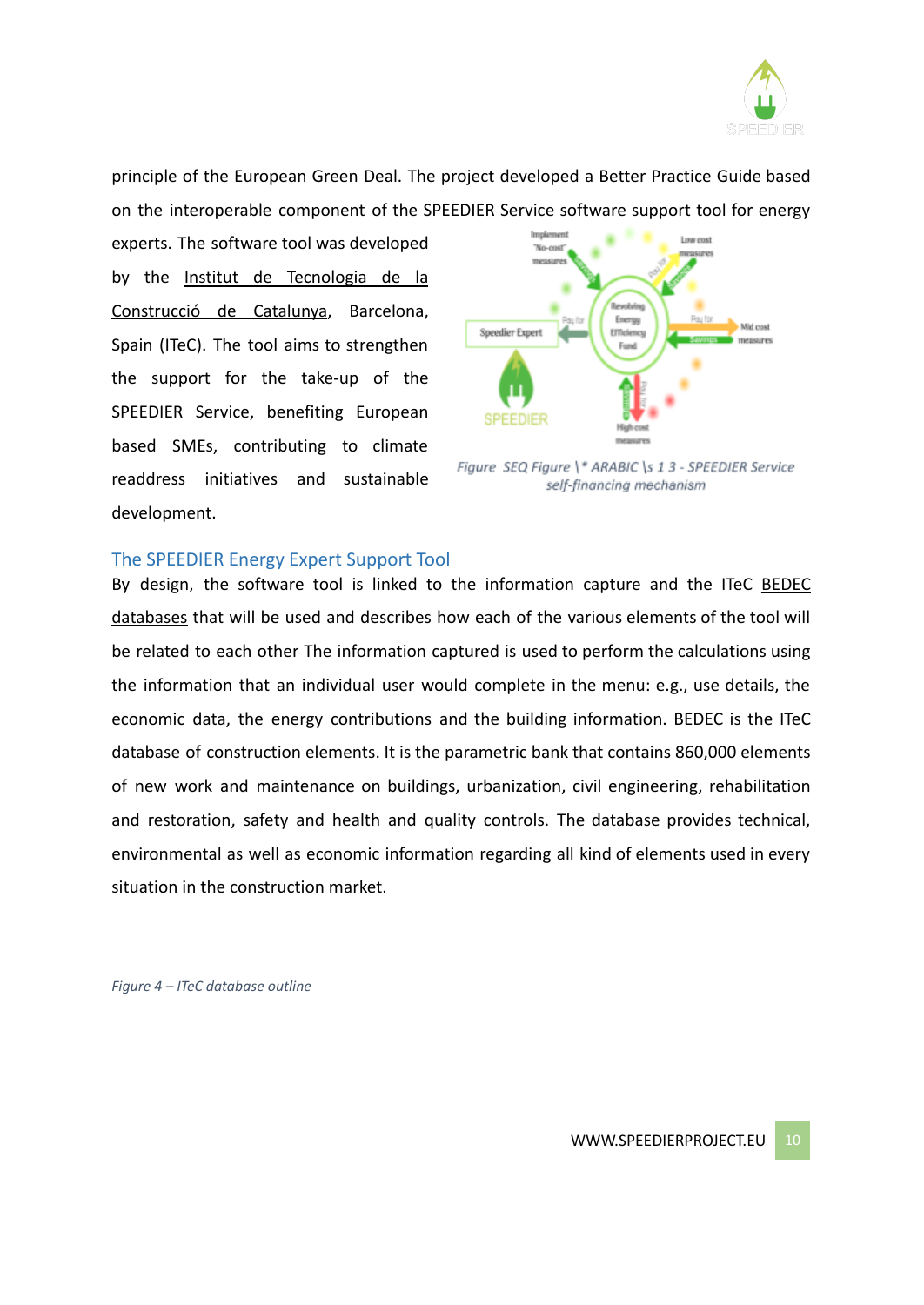



Every element has a price, and is annually updated according to the market situation, and it includes a specification data sheet $6$  that is based on the current standards and codes. Additionally, it has data on  $CO<sub>2</sub>$  emissions and embedded energy. The database also provides data on the type and amount (weight and volume) of waste that it will generate. Through the application of the ITeC database, the SPEEDIER energy expert support tool includes the following features:

- project management of each SPEEDIER Energy Expert,
- creation of a project with the data from the previous energy audit,
- characteristics of use of the building or floor of the SME,
- the economic data for the subsequent calculation of the measures,
- building definition with all the characteristics of the envelope and building facilities,
- proposed measures of energy savings according to the project data,
- price, energy savings,  $CO<sub>2</sub>$  savings and economical return of each measure,
- simulations of the selection of different measures,
- application of a group of measures,
- periodic monitoring of the application of the measures,

 $6$  A data sheet, technical sheet or datasheet, also data sheet or data sheet, is a document that summarizes the operation and other characteristics of a component or subsystem in sufficient detail.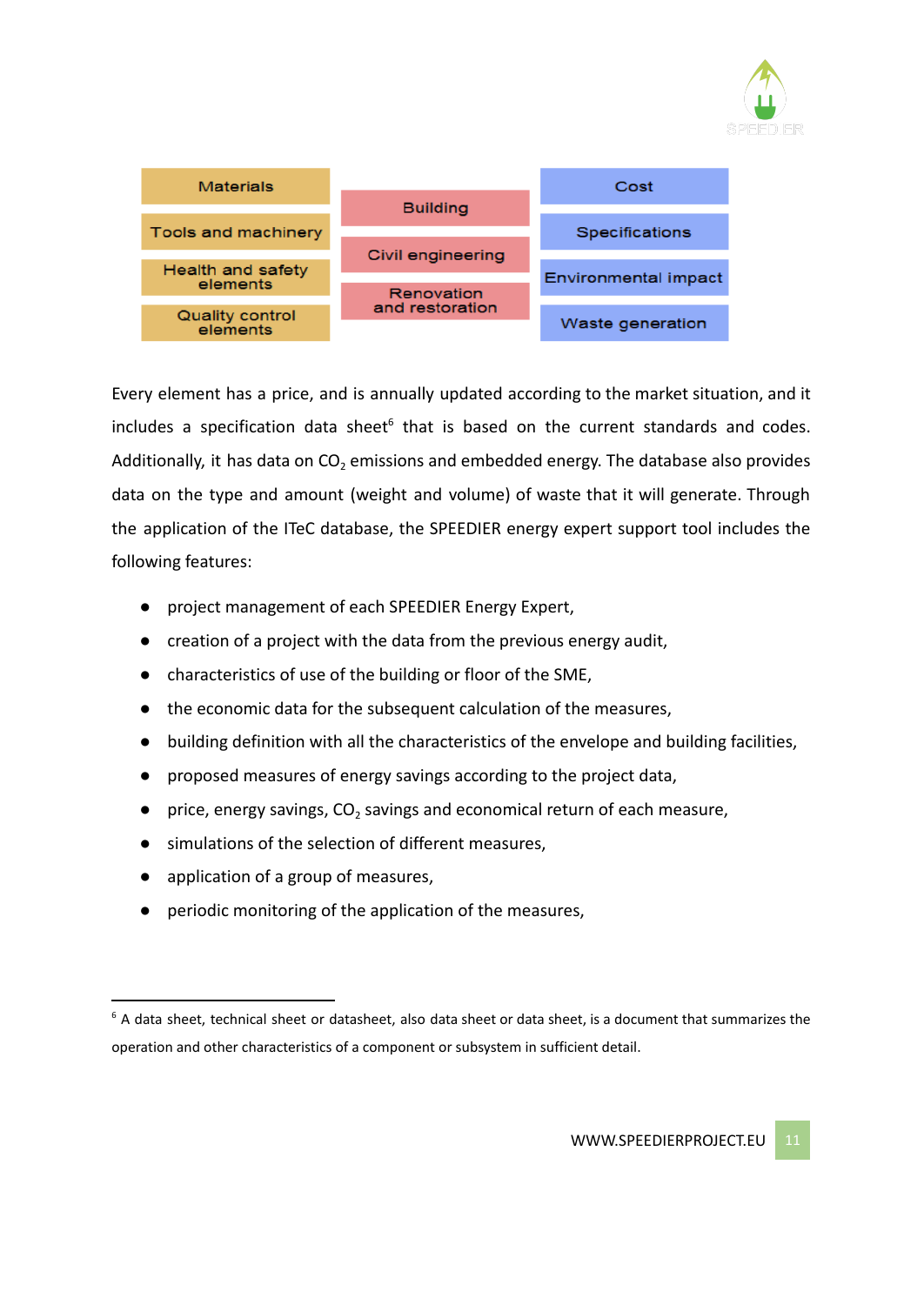

● gamification of the results obtained according to the type of project or the measures applied.

For SPEEDIER Energy Experts, the SPEEDIER support tool is linked to the database of construction solutions and categorised ECMs. The tool subsequently delivers for the relevant SPEEDIER Expert, a proposal of a package of ECMs that could potentially be suitable for the client building. This is highlighted in the following Figure.



*Figure 5 - SPEEDIER support tool for energy expert tool - dataflow*

Simultaneously, the SPEEDIER Software energy expert support tool can be used to:

- examine the cost of implementing the measures,
- provide an economic return and
- predict energy saving for the building.

Figure 3, below, describes the various data sources of information used by the tool. This includes building fabric, construction elements and climatic conditions. It also describes how the SPEEDIER Energy Expert will use the data to define the building. Figure 4, also below, shows how the tool will select suitable measures for the building and calculate the likely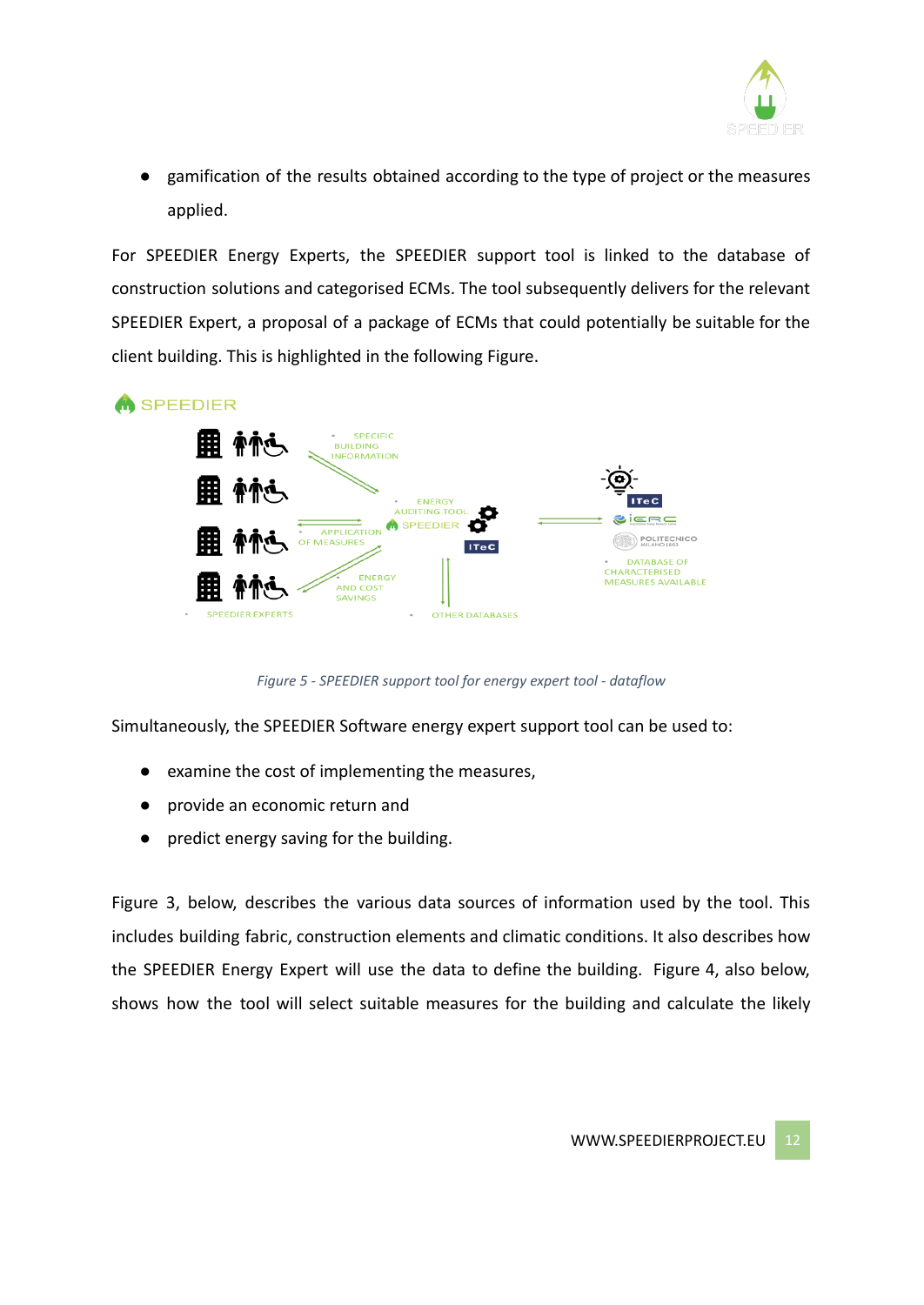

energy and cost savings for the specific building. Finally Figure 5, illustrates how the tool will keep learning from the data included and will provide a more accurate data in the future.







*Figure 7: Proposed workflow of SPEEDIER Tool for Experts*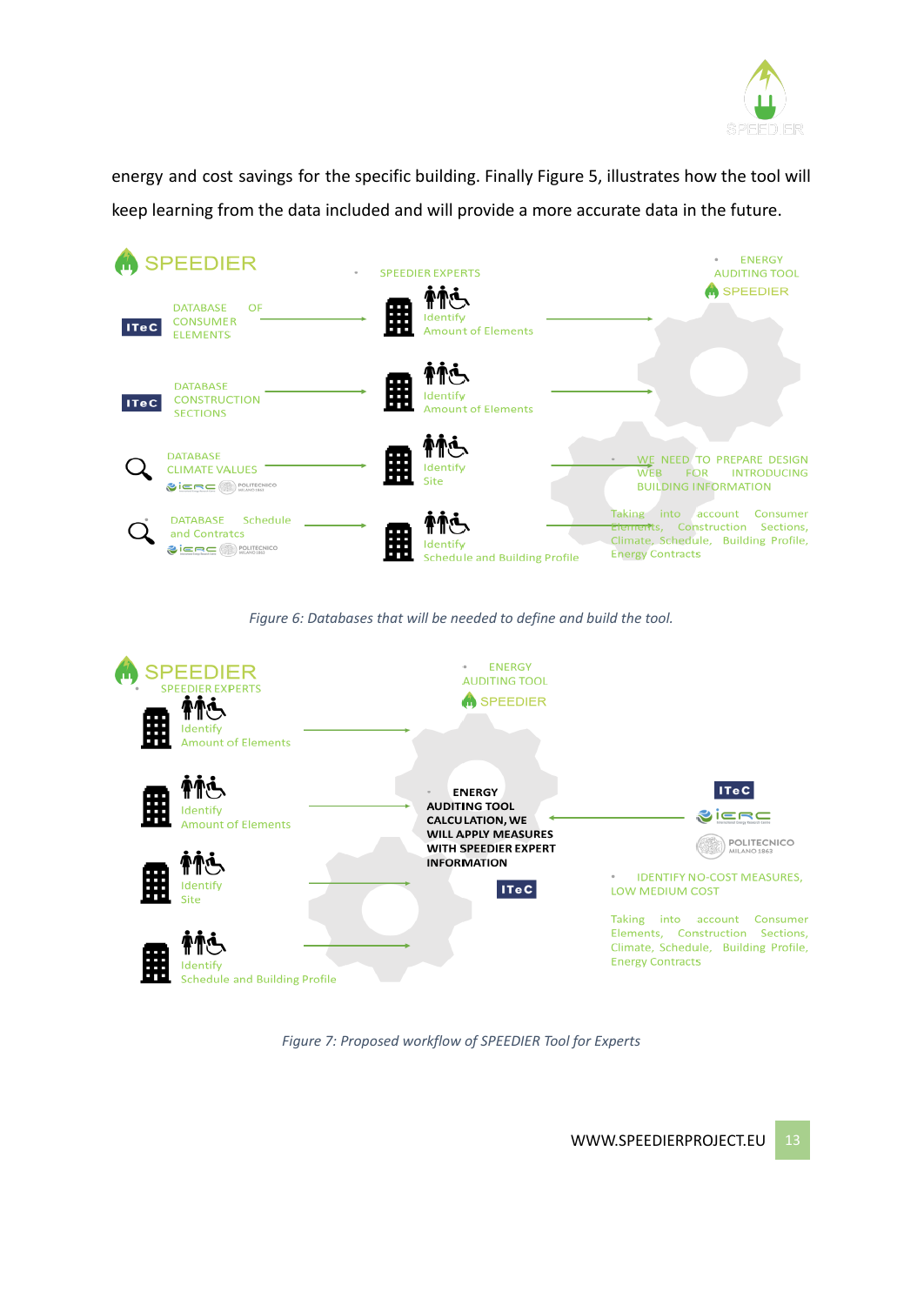



*Figure 8: Proposed workflow of SPEEDIER Tool to improve solutions*

The design of a tool is linked to the information and databases that will be used and describes how each of the various elements of the tool will be related to each other.

## Benefits for SMEs

For SMEs, the greatest benefit is that they have a more understandable and practical way of seeing the energy saving measures that can be applied in their case and understanding the options they have, both at the cost and energy benefit level. On the other hand, they can obtain reports on both the selected solutions and the development of energy savings that are obtained from the application of energy conservation measures.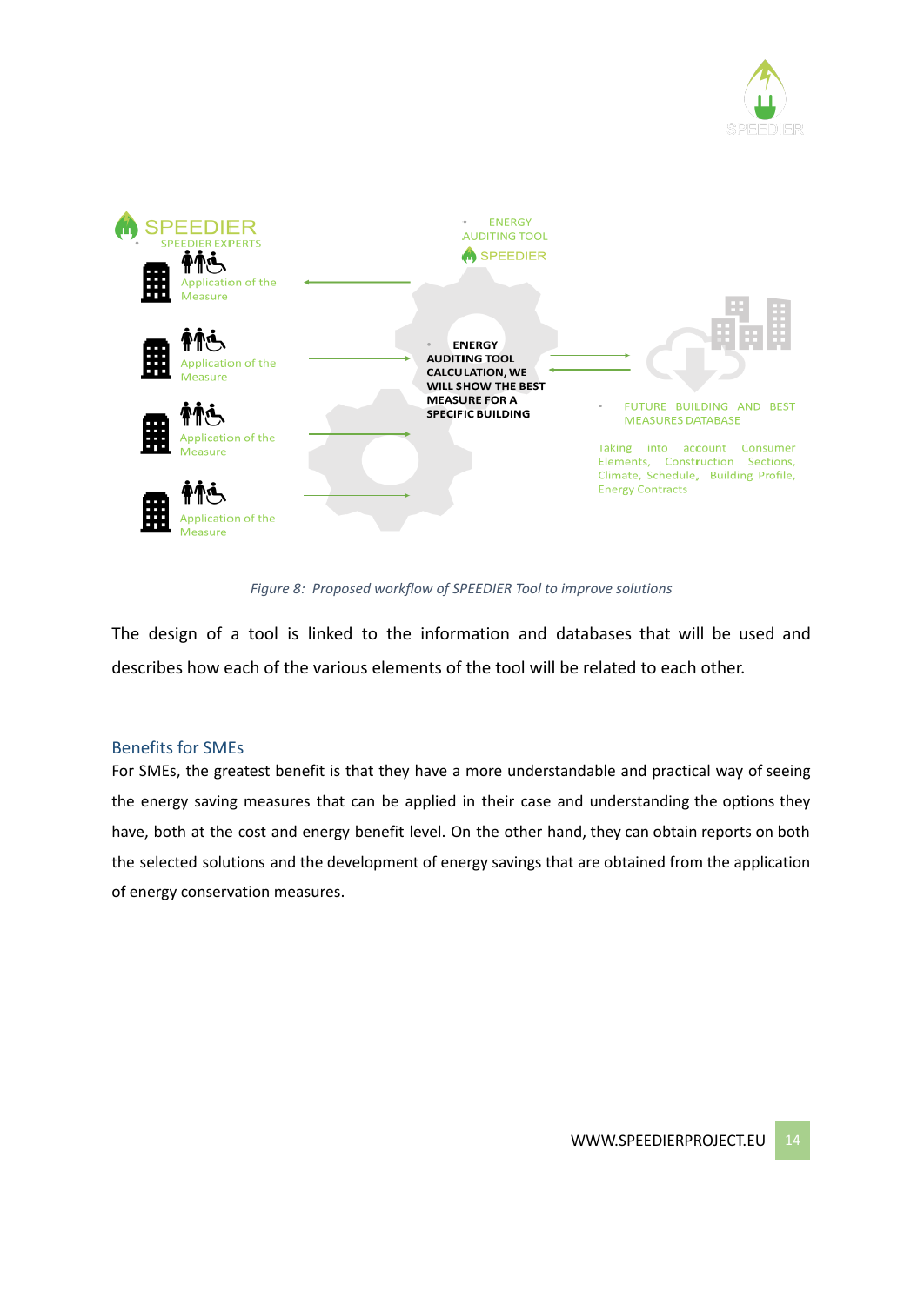

## Benefits for Energy Efficiency Experts

For Energy Efficiency Expert it is a way to always have all the projects that it manages online and in a joint way, it can also improve the way of showing our clients, SMEs, the result of simulations and the periodic report of the state of the application of the measures.

Finally, they can use the Ranking as a way of positioning themselves within all the projects, creating a community with the other experts and checking which measures are providing the greatest savings according to the country or the type of SMEs.

The SPEEDIER Energy expert support tool is designed for easy management by the Energy Efficiency Expert and understandable communication with customers.

## The SPEEDIER App.

The second instrument developed in SPEEDIER is a Mobile App (commonly referred to as the SPEEDIER App.). The concept for inclusion in the SPEEDIER project was driven from the brain-child of TFC Research and [Innovation](https://tfcengage.com/) Limited and the development was overseen by the [International Energy Research Centre](http://www.ierc.ie/) – University College Cork, Ireland in the project.

The SPEEDIER App serves as a tool for virtual/remote capacity building training for an organisation and its employees. The aim of the App is to help an organisation/SME to build an energy culture by encouraging behavioural changes in their employees that lead to reductions in energy consumption. The App provides a means for virtual/remote training as per the need of organisation and availability of their employees. Web and mobile version (Android and iOS) of the App has been developed. Presently (October 2021), a beta version of the App has been tested by the consortium, but it has yet to be tested within a business as a working prototype. This direction is part of the planning process currently under construction for the next stage for the development of the App.

To provide some insight into the App, there are two different types of accounts, the Admin account and User account. Admin account is for the SPEEDIER Energy Experts or the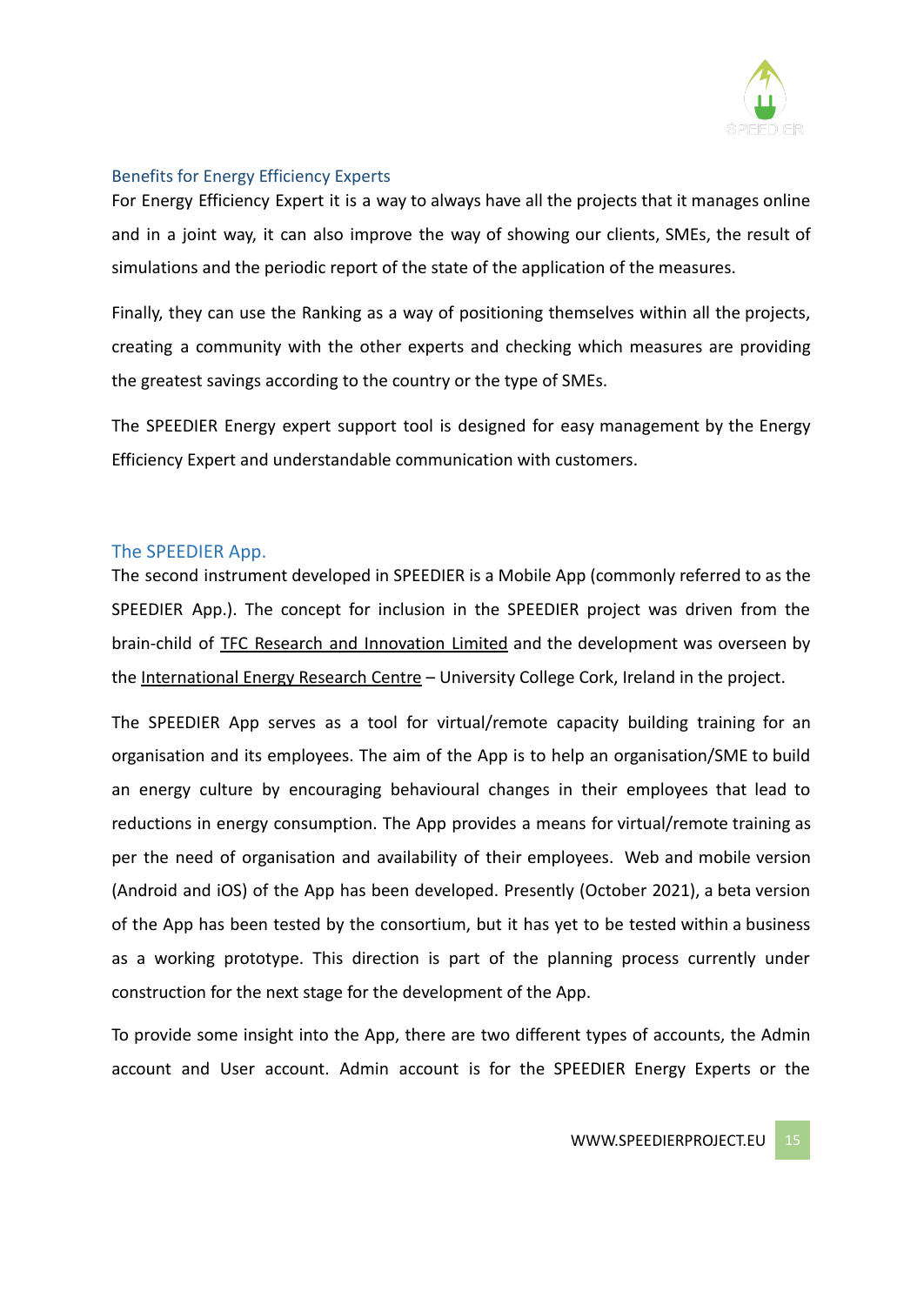

designated SPEEDIER energy efficiency champion within the organisation. The User account is for general employees of the organisation. The Admin is responsible for maintaining and sharing energy related information of their organisation to the User accounts of their organisation. Admin is also responsible for managing user accounts in the app for their respective organisation. These energy data will be protected for each of the organisations; one organisation cannot see another organisation's App applicable data. However, data sharing and training can be setup according to the organisation's energy management policy and energy culture targets.

In order to encourage Users to use the App, energy monitoring and gamification features have been introduced, where users will be rewarded for each of their activity in the app. The aim of the energy monitoring feature is to create energy-use awareness within the employees across the organisation. Energy monitoring features enable Users to:

- 1. View present and target building energy rating and energy performance indicator of all the buildings of their organisation.
- 2. View and download organisation's monthly/annual energy use and energy cost in table/pie chart/line graph format.
- 3. See the list of energy consuming equipment along with number and power rating of each equipment.
- 4. See the list of probable Energy Conservation Measures (ECMs) that could be applicable to their organisation. Users can also see cost category and status of implementation within their organisation for each ECM.

The gamification features aim to motivate employees to use the app and make their opinion heard within their organisation. The Admin will be responsible to take actions on the opinion provided by the Users. According to Lorenzo Morales Martinez (Dekra Industrial), *'Gamification and mobile app is brilliantly conceived and with its KPI facility, SPEEDIER is hugely attractive.'*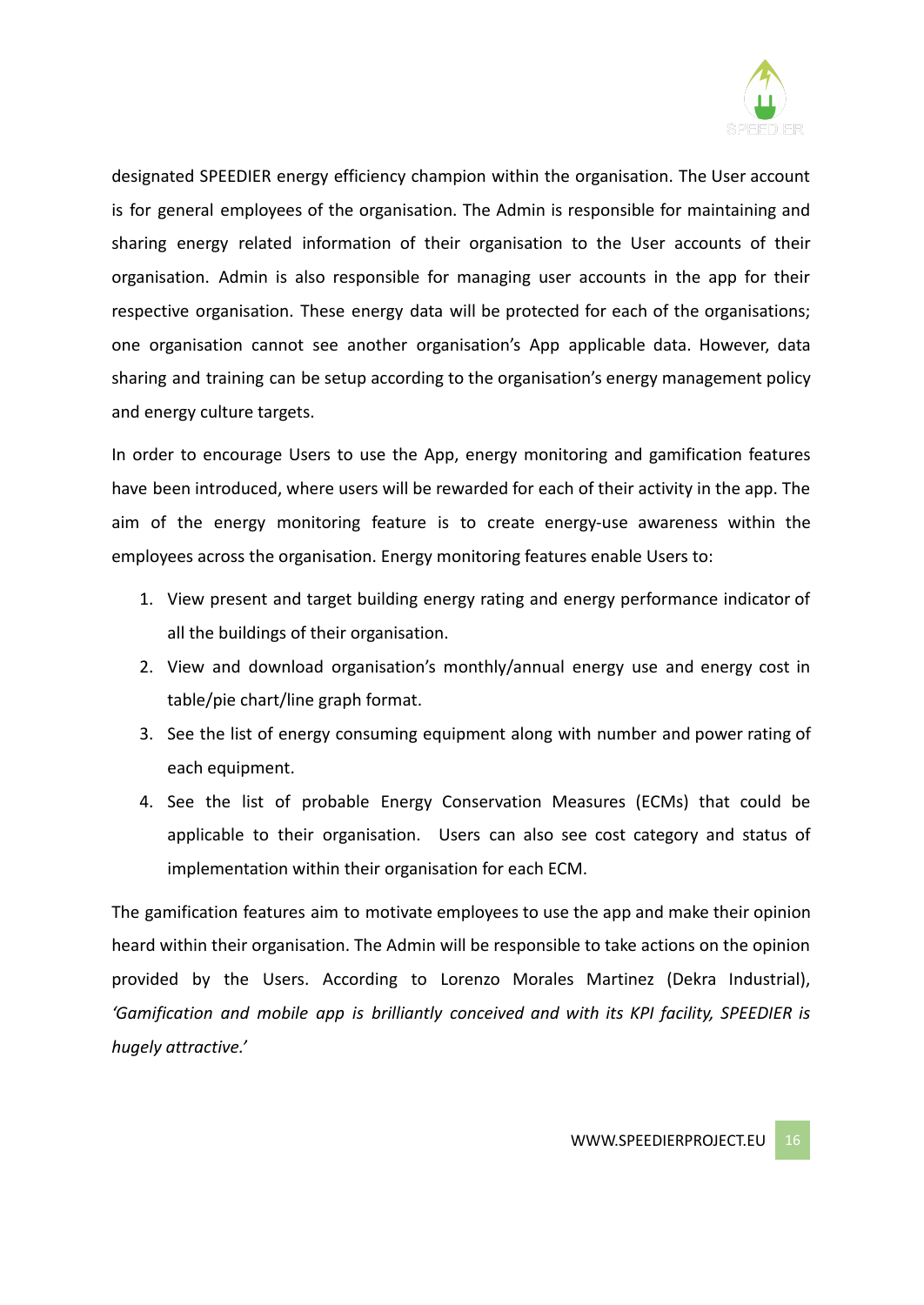

Presently, the following gamification features are available in the App: -

- 1. 'Feedback' feature provides an opportunity to employees to give feedback on their satisfaction with their working environment in terms of thermal comfort, indoor air quality and lighting conditions. This feature enables them to bring issues to the attention of their managers/Energy Champion so they can be addressed with a view to make an improvement. Users will be rewarded with some points for providing feedback in the app.
- 2. 'Suggestion' feature enables individual Users (employees) to make suggestions on energy saving opportunities for their organisation. This feature helps the manager/SPEEDIER Champion to apply the knowledge of employees working in different areas of the business to improve their energy efficiency undertaking. It furthers strengthens employee interest and perhaps, ownership of energy efficiency actions. All the users will be rewarded with some points for providing any energy saving suggestion and best suggestion could be rewarded on monthly basis according to the Admin and User ratings. A User voting feature has also been introduced in the suggestion section of the App. This feature enables the Admin to release a list of received suggestions for user's voting on a periodical basis.
- 3. 'Quiz' feature is comprised of quiz and learning section where employees can learn about importance of energy efficiency and its benefit and check their knowledge. This section can be targeted as per the energy management policy and implementation plan of individual organisation. In learning section, the admin can upload documents that help the employees of their organisation to gain knowledge around energy efficiency. These documents could be uploaded in either word, pdf, power point, picture or web address format and user can download these documents. The questions in the quiz section will be based on the information uploaded in the learning section. In order to make ease of access and not to lose the user's interest, different categories and rounds of the quiz has been introduced.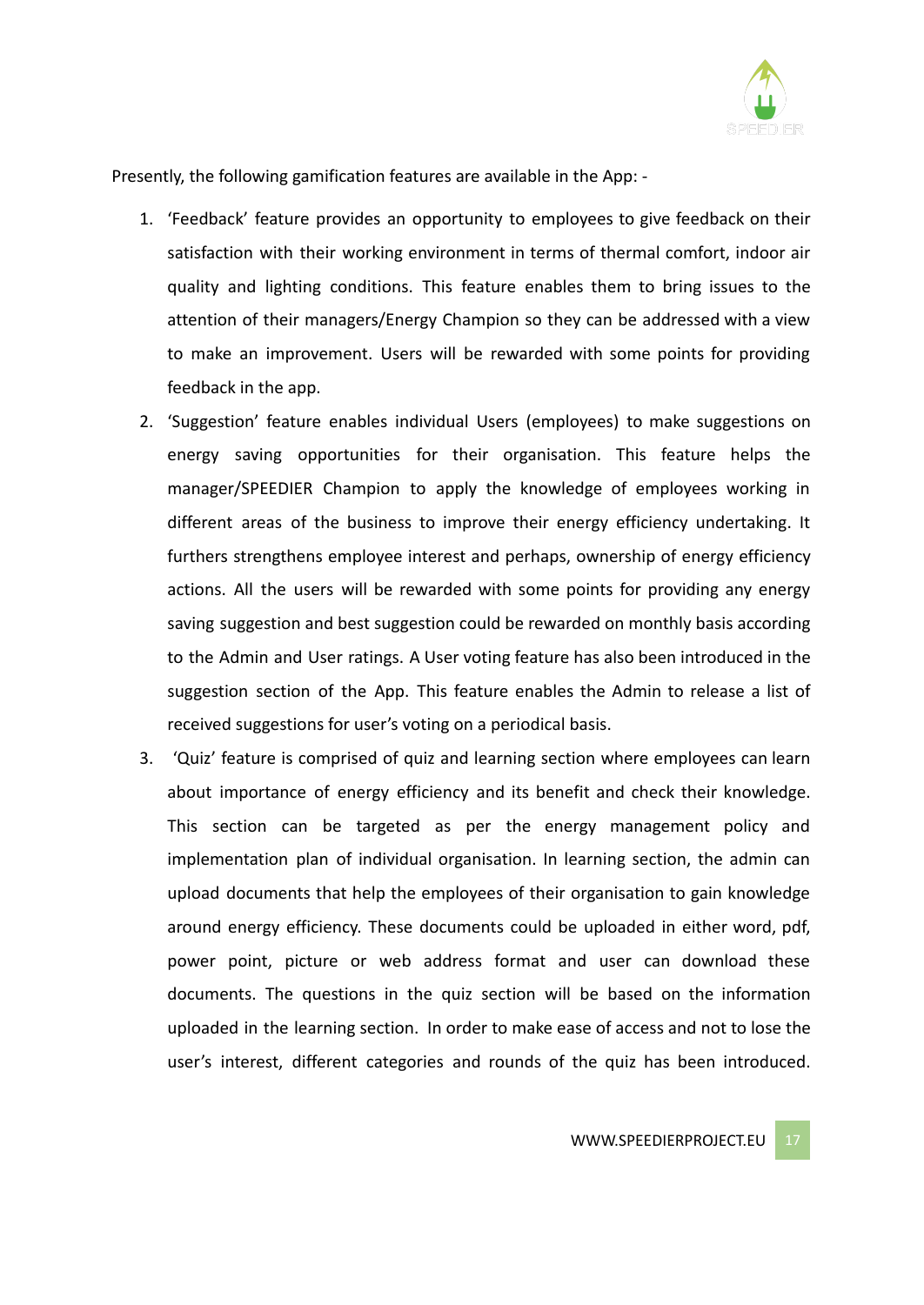

Admin will be solely responsible to manage learning documents and quiz section along with categories, rounds and questions of quiz. Users will be rewarded some points for each of their correct answers in the quiz.

- 4. 'Reward' feature allows the User to view all the rewards earned for their activities in the App. The App capability can reward the User with some points, each time they take part in one of the activities (e.g. feedback, suggestions, quiz, learning material) in the App. The game and point scoring feature keeps people coming back. Admin can introduce a new type of reward for their organisation to encourage users to actively participate in app.
- 5. 'Notification' feature provides a quick means of communication for organisation's designated SPEEDIER Champion / energy manager with the other working employees, for example to give reminders.

Benefits of the App are highlighted in the following illustration:

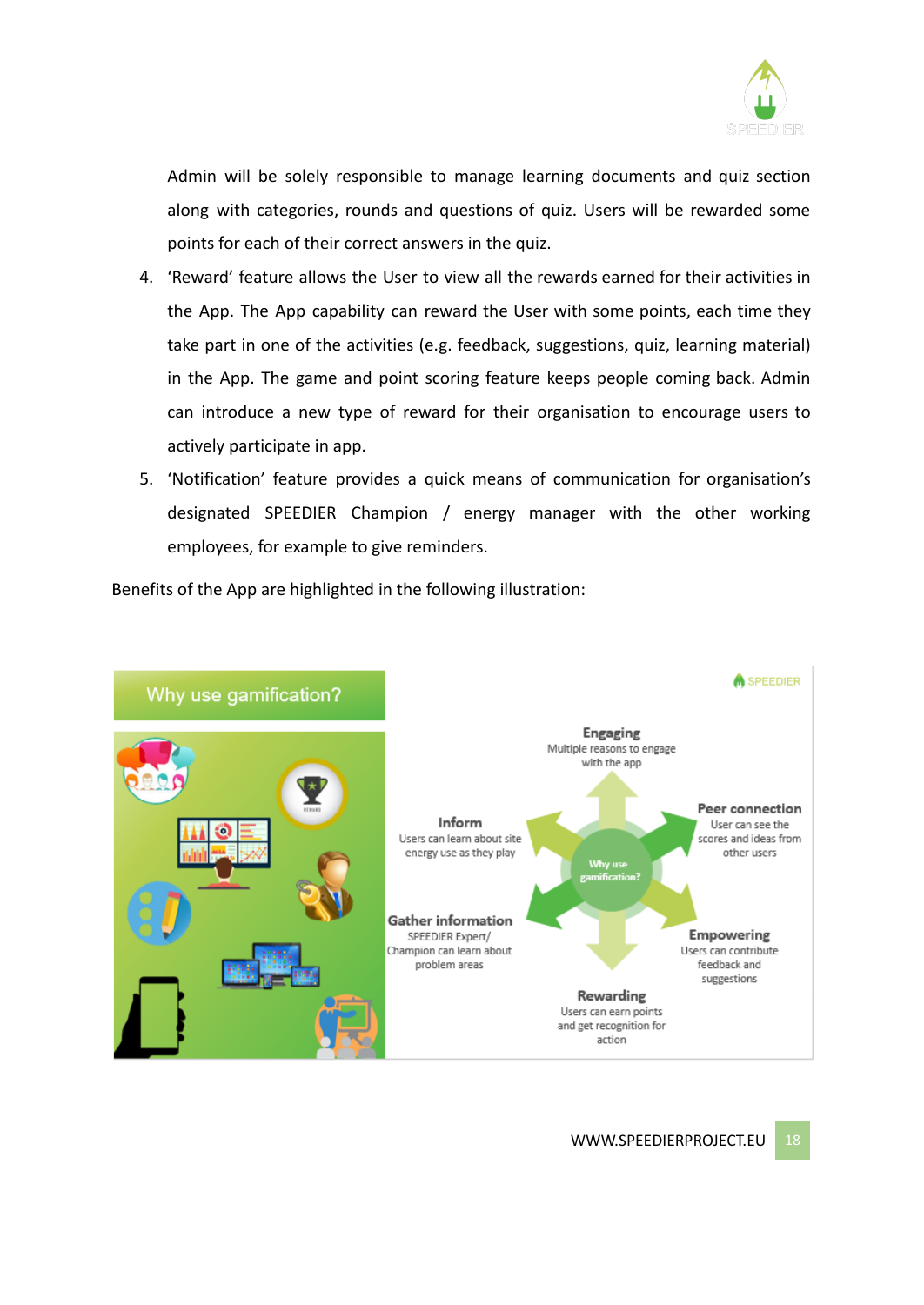

#### The SPEEDIER Better Practice Guide

On the interesting developments from the SPEEDIER project is the development of the Better Practice Guide, which is centred on the interoperable component of the SPEEDIER software energy expert support tool, which again is from the brain-child of TFC Research and Innovation Limited. TFC believe that the European projects must empower more SMEs to take ownership of their contributions. Standardisation is one such area where the empowerment of the SME is crucial. The main European body is CEN / CENELEC. This organisation aims to function as a business catalyst in Europe, with the purpose of removing trade barriers for European industry and consumers. Their mission is to foster a European economy for global trading, the welfare of European citizens and the environment. Standards are developed and agreed by three officially recognized European Standardization Organizations: the European Committee for Standardization (CEN), the European Committee for Electrotechnical Standardization (CENELEC) and the European Telecommunications Standards Institute (ETSI). Through their services, they aim to provide platforms and an efficient infrastructure to interested parties for the development, maintenance and distribution of coherent sets of standards and specifications. The organisation is understood to have in excess of 490 technical committees and that it involves standardization bodies of the thirty national members, represent the twenty seven member states of the European Union, three countries of the European Free Trade [Association](https://en.wikipedia.org/wiki/European_Free_Trade_Association) (EFTA). This all sounds very impressive and it is, but issue exist. Both CEN and national standards bodies promote a pre-standardisation scheme commonly as the CEN CWA (i.e., Workshop Agreement). This is often promoted as a fast track mechanism to standardisation. Even though the scheme has been in operation for in excess of 20 years and recently updated in the STAIR4SECURITY project, the proportion of CWAs that have been turned into a full standard is very low. The cost to develop a CWA, in particular the cost of the appointed Secretariat and CEN/CENELEC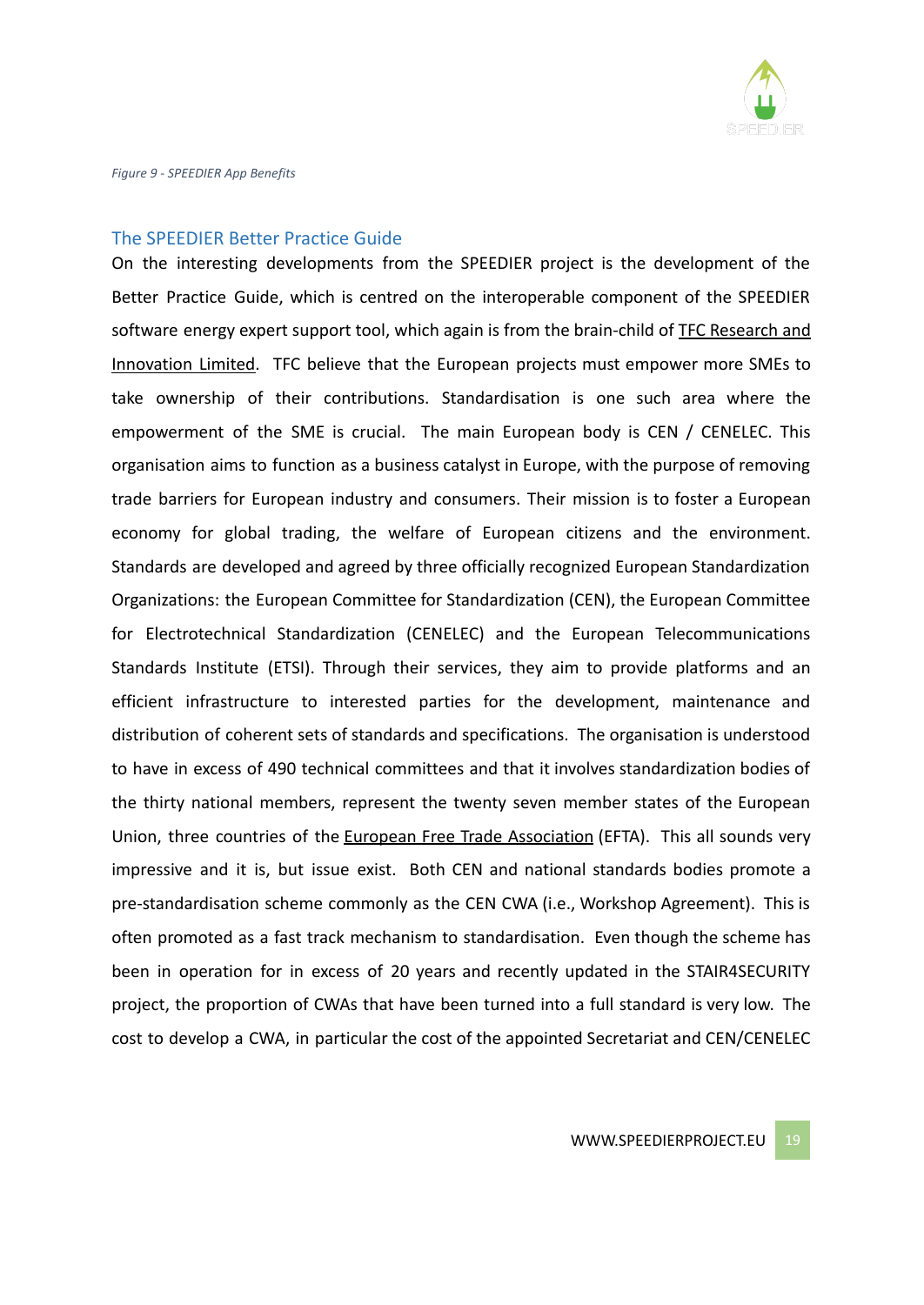

direct involvement. Under the scheme only a national standardisation organisation can fulfil the role of a Secretariat and costs can be very expensive.

What is not promoted very well by CEN / CENELEC is that if an individual or an organisation wants to develop a standard then they should contact the relevant Technical Committee and start proceedings there. Through this route cost alone should be significantly less in direct comparison to the CWA costing mechanism. The SPEEDIER Interoperability Better Practice Guide initiative is presently under-construction. It is being led by partners TFC Research and Innovation Limited in conjunction with Institut De Tecnologia De La Construccion De Catalunya ([ITeC\),](https://itec.es/) Spain. The development of the Better Practice Guide in SPEEDIER is one example of a Guide presently being developed in European projects in different domains including energy, operational security and ehealth.

The development of the SPEEDIER Better Practice Guide contributes to the fulfilment of Article 8 EU EED directive. Interoperability has been identified as a key characteristic for the SPEEDIER energy expert support tool to aid the implementation of the Article. Interoperability is central to the development of this Better Practice Guide, which is a 'living' document under the control of ITeC and as mentioned, focuses on the integration component of the SPEEDIER software energy saving measures tool for SMEs. The Guide acts to address the tool architecture, vocabulary and application programming interface (API) constructs of a common information space for the sharing of knowledge at semantic level. This newly created defined capability can enable other related software tools and platforms to suitably engage with the SPEEDIER software energy saving measures tool, which was developed in the SPEEDIER project by Institut De Tecnologia De La Construccion De Catalunya (ITeC). To not comprise their company security policy, direct contact to ITeC is necessary. However, the initiative strengthens the support for the take-up of the SPEEDIER Service, benefiting European based SMEs, contributing to climate readdress initiatives and sustainable development. The theme of the Better Practice Guide is also in line with the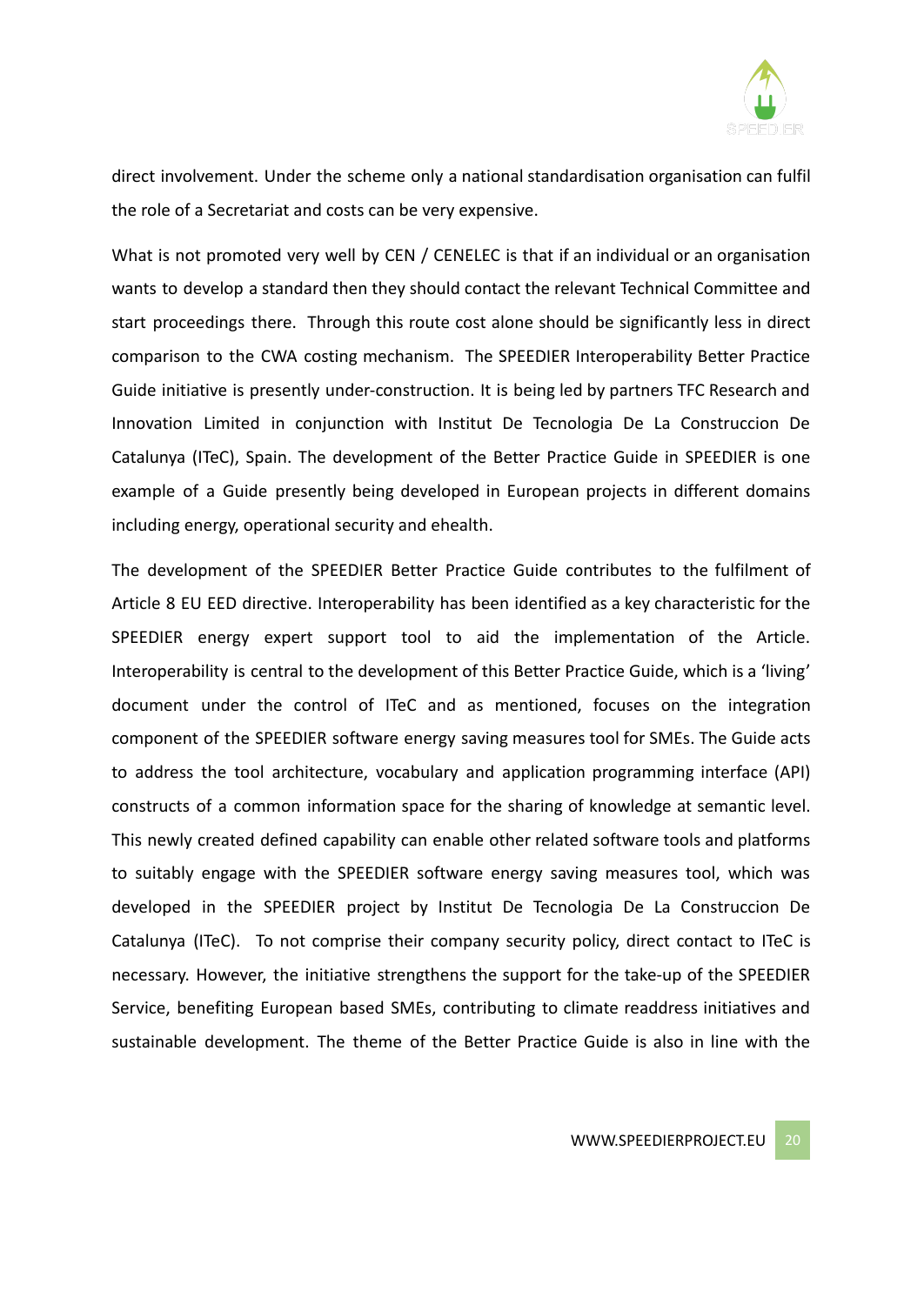

European Commission Directive [COM (2017) 134] for the European Interoperability Framework – Implementation Strategy. The capability of related energy management tools and platforms to share common information, to interconnect and communicate with the SPEEDIER software for energy saving measures further strengthens the ability of the Energy Experts and the individual SME energy managers to accurately predict and measure the impact of the proposed Energy Conservation Measures (ECMs). This too contributes to the respond for the urgent need to reduce greenhouse gas emissions that lead to adverse climate conditions and in tandem to strengthen Europe sustainable development goals. Further details on the SPEEDIER Energy Expert Support Tool Interoperability Connectivity – ITeC Better Practice Guide can be located on the SPEEDIER website ([www.speedierproject.eu\)](http://www.speedierproject.eu)

#### Energy Efficiency – Community of Users

Another fresh thinking initiative driven again by TFC Research and Innovation Limited is the development of the Energy Efficiency – Community of Users. The aim of the Energy Efficiency Community of Users (EE CoU) is to facilitate interaction across the **research community** for the energy efficiency sector (referred to as inner circle) and to engage with the sector at levels from policy making through to implementation, training and awareness (**referred to as outer circle**) in support of the realisation of a low-carbon, clean and energy efficient world. It brings together parties committed to Energy Efficiency and the market economy from around the world. The realisation of the EE CoU contributes to the implementation of the European Green Deal and responds to the need for a reduction of greenhouse gas emissions, which is performed from a research driven, bottom up and cross-fertilization engagement perspective.



The specific aims are to: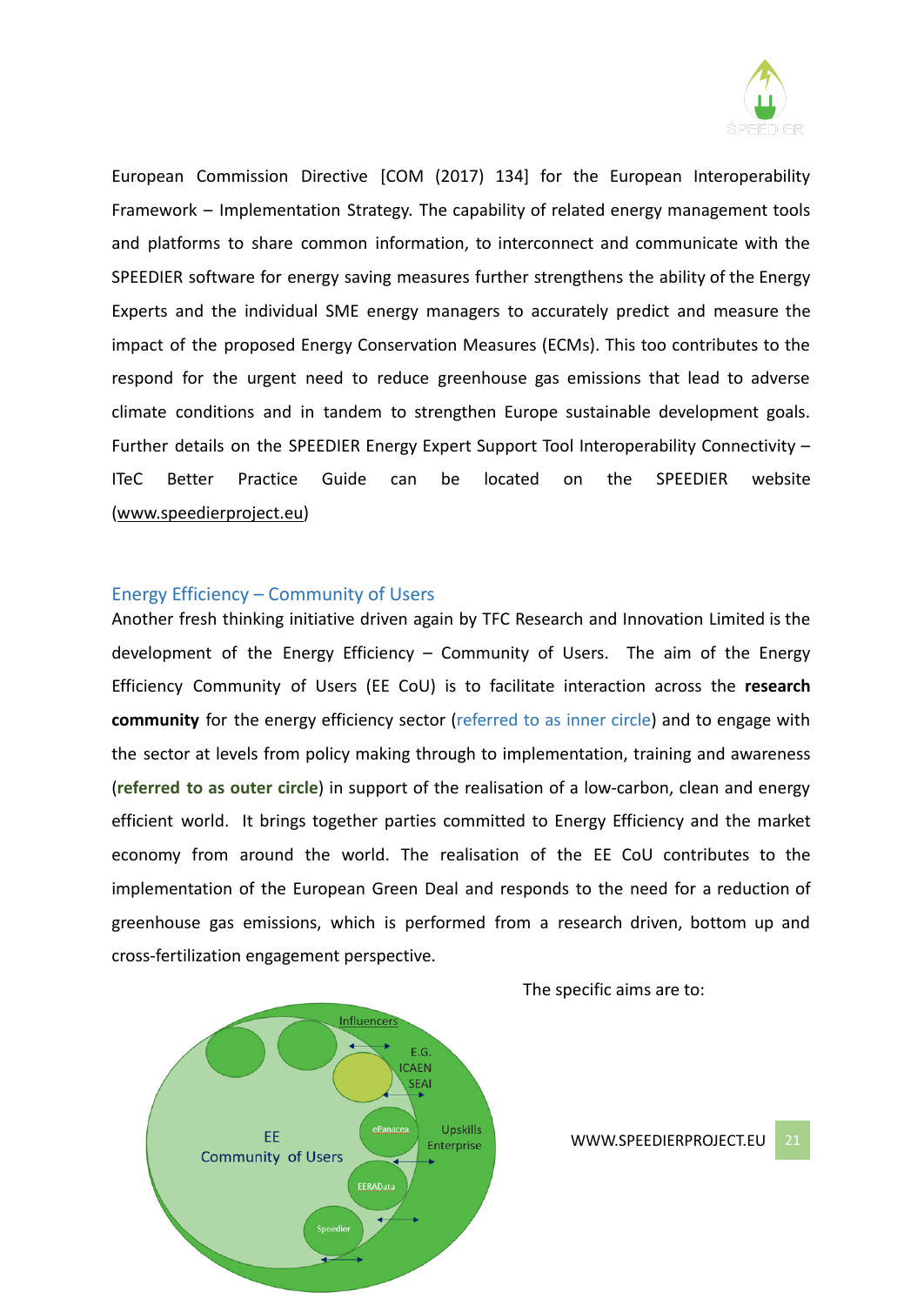

- Act as a beacon to help strengthen research project outcomes through greater engagement and collaboration undertakings – *principle:* cooperation for the common good.
- Analyse research identified capability needs and gaps in the relevant areas in a more shared capacity – *principle:* working more as a collective unit.
- Identify synergies, remedies and solutions to address the identified needs and gaps *principle:* cooperation for the common good.
- Help, where deemed appropriate, to translate the capability gaps and the potential remedies and solutions into needs at regional, national, European or global basis, including research – *principle:* provide advice and strategic thinking based on cooperative engagement.
- Identify funding opportunities and synergies between different instruments to support energy efficiency and sustainable outcomes as well as the growth of EE CoU. – *principle:* proactive intent.
- Identify better practices and standardisation research-related needs empowered by consumers, energy efficiency practitioners and the engaging community - *principle:* proactive intent.
- Critically, integrate the views of the citizen and the consumer *principle:* proactive intent.
- Contributes to green growth in world trade *principle:* proactive intent.

The EE CoU provides a setting where stakeholders share experiences, seek answers to perceived common problems, identify better practices and coordinate initiatives for the common good of the realisation of a low-carbon, clean and energy efficient world.

## Energy Efficiency - CoU Stakeholders

The stakeholders of the Energy Efficiency - Community of Users will include members from energy efficiency and civil society representatives, retrofit and technology specialists, EE